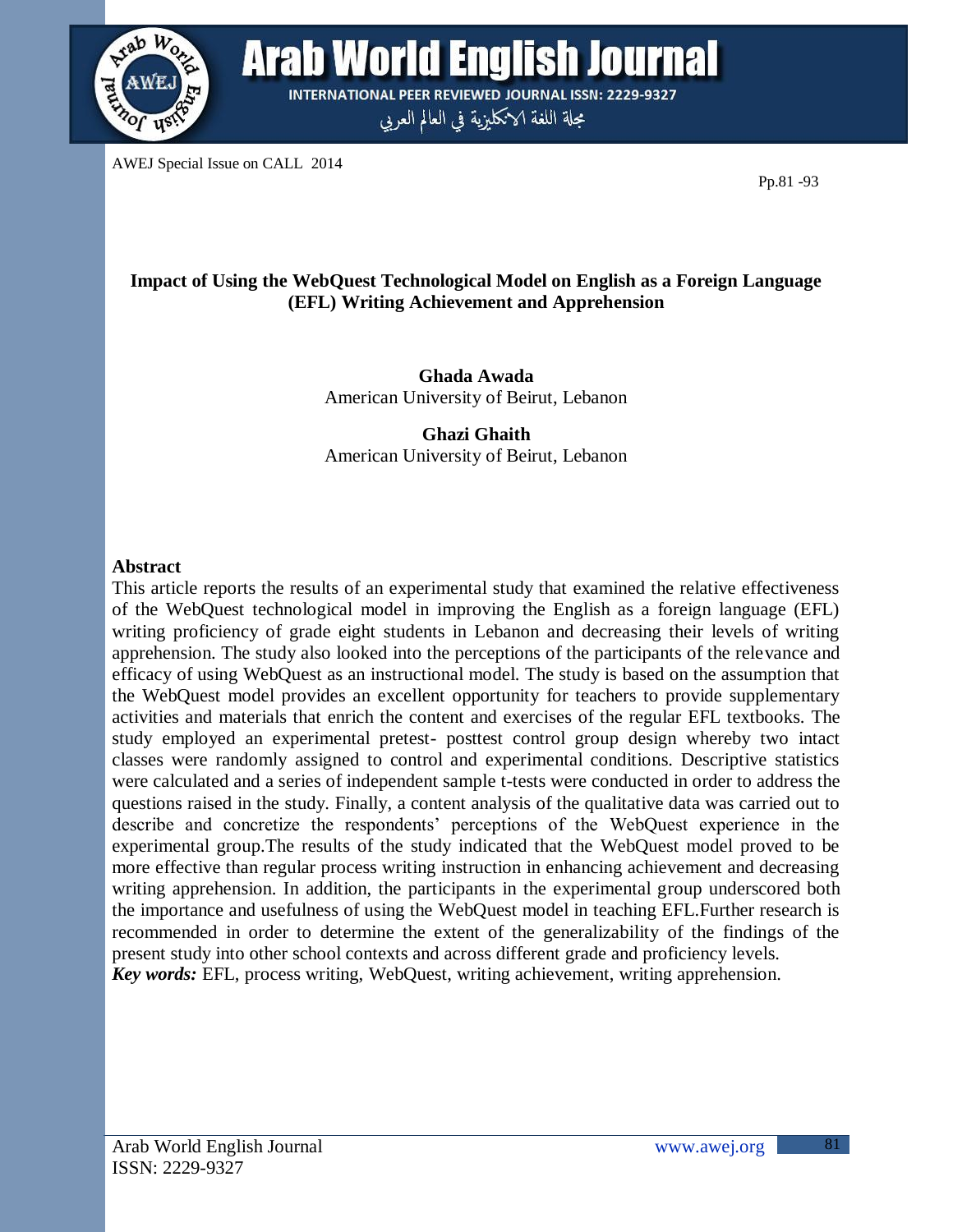## **Introduction**

The positive role of the Internet in facilitating learners' acquisition of a language other than their own has been acknowledged for quite some time now (Hill et al, 2005; Lewis, 1999; and Macdonald et al, 2001). These researchers, among others, maintain that the Internet provides value for ESL/EFL teaching and learning given that English is considered as a "global language" as described by Crystal (2003). Along similar lines, Liou (1997) predicted that the Internet with its ease of use and accessibility will continue to play a growing significant role of increasing importance in English language teaching. According to these researchers, Internet resources constitute a gateway to teaching English in all its forms. Along similar lines, (Zamorshchikova, L., Egorova, O. & Popova, M. (2011) maintained that the Internet can be successfully employed to facilitate learners" English proficiency and communicative competence.

The purpose of the present study was to examine the relative effectiveness of using the WebQuest model in increasing the writing achievement of middle school EFL learners in Lebanon and decreasing their feelings of writing apprehension. In addition, the study looked into learners' perceptions of their experience of using WebQuest in their writing classes. Specifically, the study addressed the following questions:

What is the relative effect of using the WebQuest in comparison with regular process writing instruction in improving the writing achievement of grade 8 learners of EFL in Lebanon?

What is the relative effect of using the WebQuest in comparison with regular process writing instruction in decreasing the writing apprehension level of grade 8 learners of EFL in Lebanon?

What are the leaners' perceptions of the experience of using WebQuest in EFL writing instruction?

## **Literature Review**

Since the early 1980"s, several Internet and computer- based applications have been proposed as potentially useful models in promoting learners' language skills in general and the writing skill in particular. Serving mainly as a publishing, communication, and informational venue, the Internet made it possible to develop many relevant applications for language teaching and learning such as Wikis, Blogs, and WebQuest (Cunningham, 2000). Furthermore, searching for Internet resources to gather information seems to be a frequent classroom practice in teaching and learning the English language skills particularly reading and writing as suggested by (Grabe & Grabe, 2001). Specifically, the WebQuest application, developed by Dodge and March (1995), includes inquiry-oriented activities in which most, or all of the information used by learners, is drawn from the Internet as suggested by Dodge (1998). As such, it is now well-established that the Internet, in general, and the WebQuest model in particular, may play a vital role in the development English language skills such as reading and writing and in enhancing students ' motivation and interest in language practice, which may increase their proficiency and decrease their apprehension. The WebQuest model may, in particular, serve as a facilitator for reading and writing as learners may enjoy reading and discussing the uploaded authentic materials from a variety of sources and text types such as descriptive, narrative, argumentative, and expository texts. As an internet-based educational model, the WebQuest could also be considered a multifaceted model employed to motivate and teach all ESL/EFL learners. For instance, according to Dudeney (2003) the WebQuest provides, as a potential pedagogical model, a relatively easy way to incorporate the Internet into the language classroom, encouraging critical thinking, leading to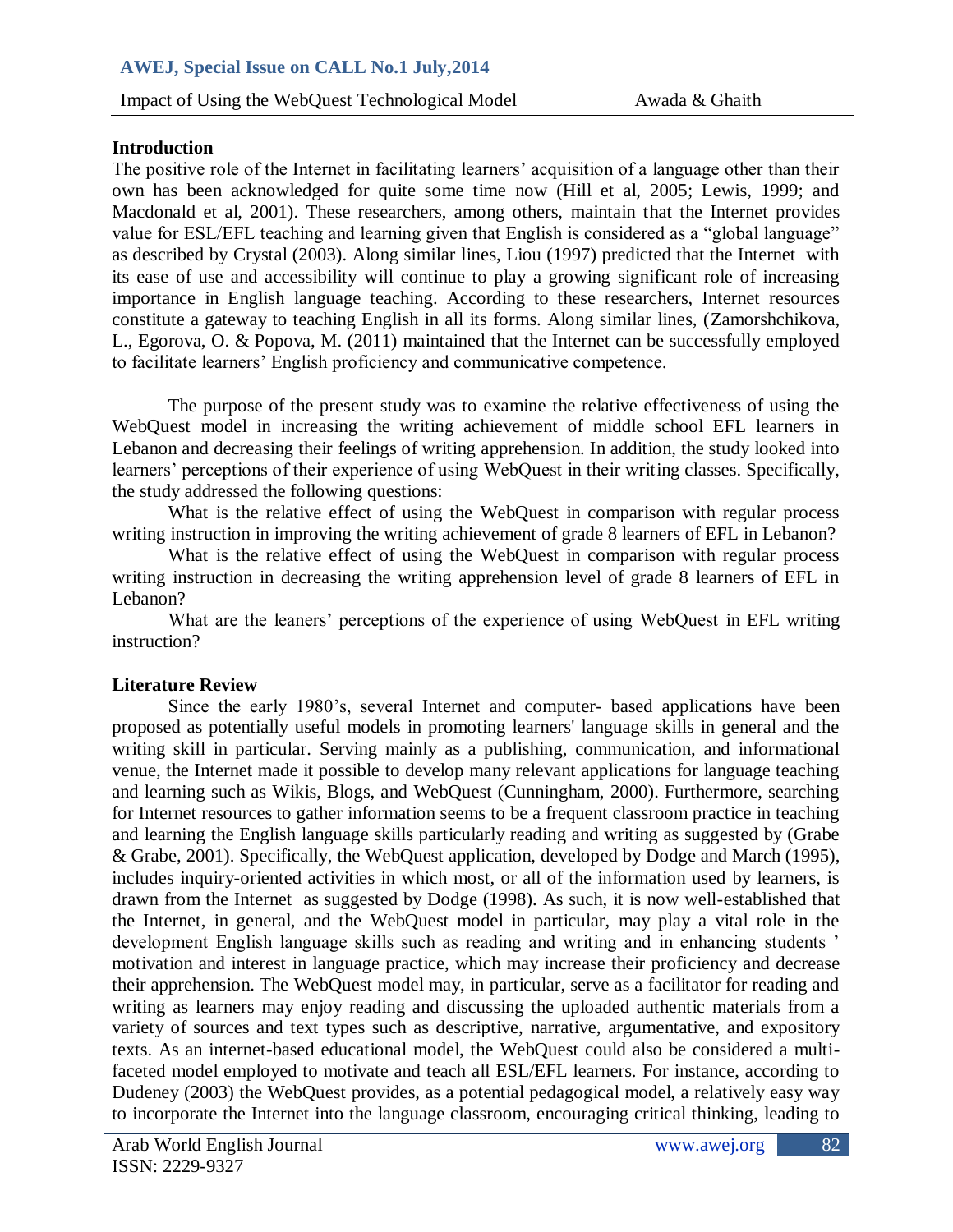more communication and interaction through group activities, and eliciting greater learner motivation through interdisciplinary studies as well as "real-life" tasks. Similarly, Ge Stoks (2002) maintains that the WebQuest provides learners with the opportunity of being exposed to the target language by surfing on the Internet.

As indicated earlier, Dodge (1997), defined the WebQuest as an "inquiry-oriented activity in which some or all of the information that learners interact with comes from resources on the Internet" (p. 1). As Dodge developed activities for teachers, he launched the WebQuest and posited that this model could arguably become the most popular approach for integrating the Internet in classroom learning. According to Dodge (1997), whether long term or short term, quality WebQuests have certain critical attributes that include an introduction, a task, information sources, processes, guidance, and conclusion As such, a WebQuest activity may begin with an introduction which provides leaners with background information on the topic and sets the stage for subsequent investigation. It should also be noted that one critical aspect of WebQuests involves giving leaners an open-ended and essential question in order to encourage more advanced performances. The task section includes an activity that is doable and is of interest to the students. Yet, the task students complete should go beyond simple reading and comprehension questions based on what is read. Peterson et al (2003) also state that "to nudge students beyond introductory knowledge acquisition into the messy world of multiple texts and primary resources, the WebQuest should require critical thinking, rather than a scavenger hunt for answers" (p. 39). Likewise, a WebQuest activity should be designed to use learners" time well, to focus on using information rather than looking for it. Dodge (1997) also suggests that the thinking skills required in a quality WebQuest may include comparing, classifying, inducing, deducing, analyzing errors, constructing support, making abstractions, and analyzing perspectives. The task also often identifies roles for cooperative group members. Each student is assigned a role to play as the group completes the assigned activity.

The resource section of the WebQuest provides links to high-quality Internet-based resources that students will use to complete the activity. Some WebQuests have a separate section for information sources, where some other designs embed their resources in the WebQuest as anchors pointing to information on the Internet. What is most important for this section is that the resources should be of high quality and be developmentally-appropriate for the targeted age group.

The process section provides a step-by-step guide for the completion of the activity. The WebQuest should provide a clear description of exactly what students should do in order to complete the task. Again, the resources may or may not be embedded here as anchors to Internet sites. Most quality WebQuests may also include an evaluation model or assessment instrument as the next to last section. The evaluation may be in the form of a rubric or checklist. Because the task involves some type of inquiry learning, paper-pencil types of assessment will not work. The evaluation model should illustrate to students exactly what they should do to be successful. This is important in order to clarify teacher's expectations for leaners and thereby motivate them and encourage them to monitor and regulate t their own learning.

The last section of the WebQuest is the conclusion. The conclusion brings closure to the activity and summarizes what the teacher hopes the students have learned as a result of completing the activity. The conclusion may also encourage students to extend their recently gained knowledge to other domains (Dodge, 1997). According to Watson (1999) the integrated sections of the WebQuest make it a reflective, fluid, and dynamic teaching experience. Students are motivated to engage in inquiry learning and are provided all the resources and guidance to do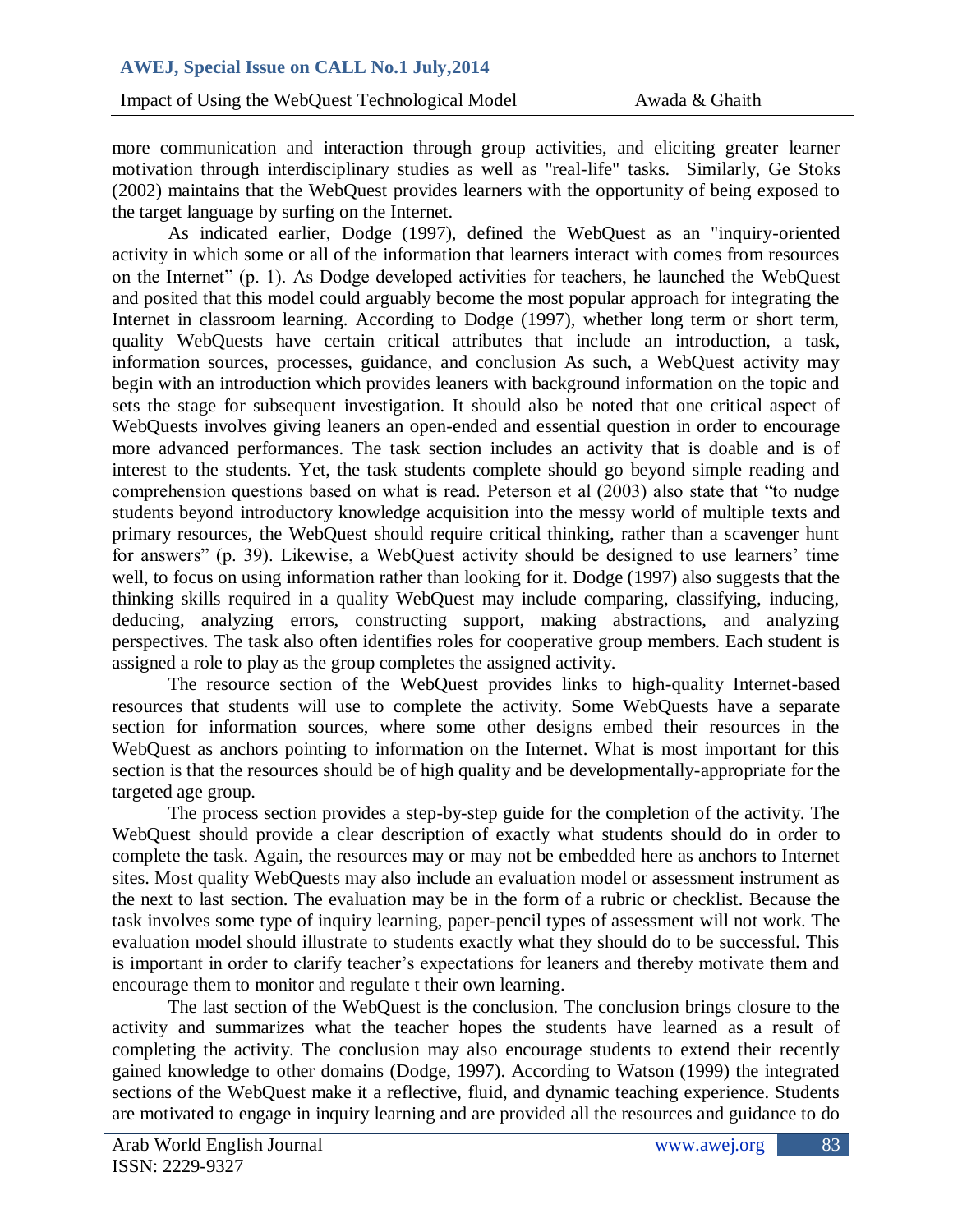# **AWEJ, Special Issue on CALL No.1 July,2014**

**Impact of Using the WebQuest Technological Model Awada & Ghaith** 

so. Students are aware of what they need to do to be successful. In addition, they are encouraged to use their newly acquired knowledge in different contexts. Through these explorations, learners can aim to answer questions and solve relevant and real-world problems. This is important in EFL teaching and learning in Lebanon as well as in other contexts in order to motivate learners through demonstrating the importance of the language skills of reading and writing in real life applications and to enable them to see and appreciate the relevance of their work.

The preceding description of the procedures and dynamics of the WebQuest educational model suggests that its application would lead to the realization of gains both in the cognitive and non-cognitive domains of the schooling of language learners. Yet, review of previous research on the subject suggests some inconclusive and inconsistent results in the use of Internet in teaching and learning English. For instance, Braine (1997), Ghaleb (1993), and Liou, (1997) and Sullivan and Pratt (1996) reported that Internet-based language instruction produced better writing quality and more writing quantity than traditional classroom instruction. Conversely, a number of other studies have found that Internet-based language instruction had non-significant or even negative effects on the development of writing proficiency (i.e., Biesenbach-Lucas & Weasenforth, 2001; and, Leh, 1999).

It also should be noted that teachers' evaluation of Internet-based language activities, including those using Internet resources, has shown that students perceived more advantages than disadvantages (i.e., Aida, 1995; Mak & Mak, 1995; Shetzer, 1995; and St. John, 1995). The advantages are related to the provision of rich, authentic, and current information, exposure to colorful visual elements, enhanced flexibility of individual learning pace, reinforced learning of the subject matter, heightened motivation, and increased interest in learning. A number of empirical studies have also indicated that students had an overall positive attitude towards learning in a computer-assisted language learning environment (Felix, 2001; Liou, 1997; Osuna & Meskill, 1998; and Shen, 1999). This underscores the role of using technology in language learning. In addition, previous research has revealed that students perceived Internet -based instruction as effective for their language skills in general (Osuna & Meskill, 1998) and for the development of specific language skills related to reading and speaking (Stepp-Greany, 2002), and writing (Frizler, 1995). However, these researchers also highlight the disadvantages of Internet-based instruction which includes going over some shallow or confusing information, frustration from slow or failed access, and lack of mastery of technology use on the part of the teacher or students.

## **Methodology**

The study employed a quasi-experimental pretest posttest control design. Two intact classes were randomly assigned to control and experimental conditions and the treatment lasted for 5 weeks of instruction at the rate of 6 class periods per week to teach the language skills of reading, writing, listening, and speaking along with language rules and mechanics, cultural awareness, and critical thinking in an integrated manner. The study was conducted in a public school in Beirut, the capital of Lebanon. A total of 42 grade eight EFL students participated in the study. However, the number of the participants was reduced when we applied the list deletion of missing cases to the statistical analysis on the writing apprehension scores as shown in the subsequent sections below.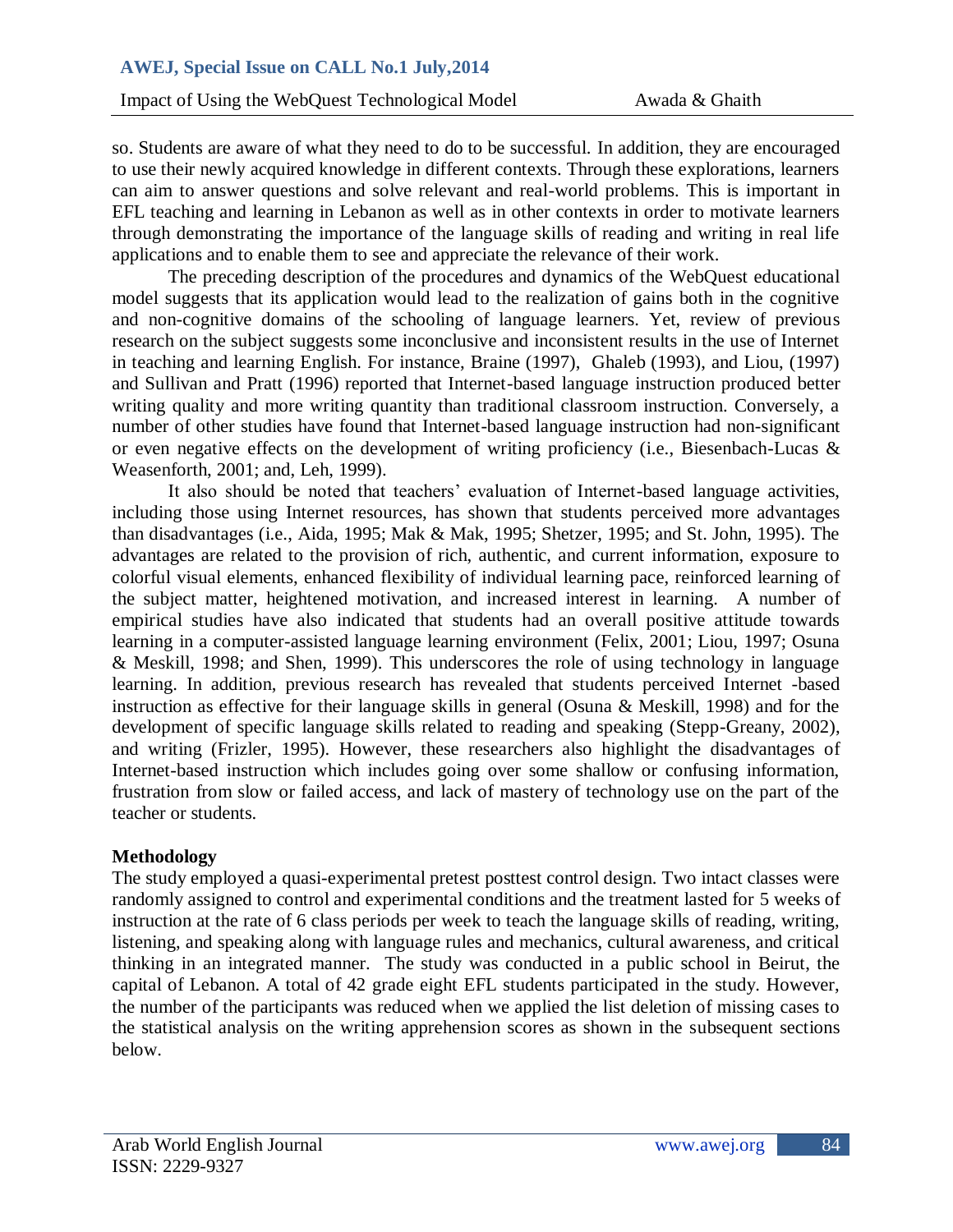## *Participants*

The participants were randomly assigned to control and experimental conditions and the sample included a total of 27 males (64.3%) and 15 females (35.7%). All the participants were native speakers of Arabic and came from similar socio-economic backgrounds. They were studying EFL at a rate of 6 hours per week in accordance with the curriculum requirements proclaimed by the National Ministry of Education. A total of 27 students had completed their grade 7 schooling at the same school and the remaining 15 at other public schools which follow the same curriculum. Finally, there were 22 students in the control group and 20 in the experimental group and the age of the participants ranged from 13- 16 years.

### *Instruments*

Two instruments were used to collect data and measure the variables of writing achievement and apprehension under investigation. Specifically, a teacher-made writing assessment was used as a pre-test and post-test measure of writing achievement. Participants were asked to perform a writing task which required writing a composition in response to a prompt which asked them to describe the characteristic of a true friend focusing on an incident or experience which manifested these characteristics. The essays were scored holistically according to the quality of ideas, focus, organization, word choice, and language mechanics. Three experienced teachers of English each with more than ten years of in-service teaching of EFL writing were selected to evaluate the written essays of the participants and unanimously agreed on reporting a score for each essay on a scale of 1-10.

In addition, the participants completed the writing apprehension scale (See Appendix I) which consists of a total of 26 Likert-type items. Scores on the negatively worded items (Items 1, 4, 5, 6, 7, 8, 13, 16, 18, 21, 24, 25, 26) were reversed to ensure that high scores mean higher apprehension.

## *Treatment*

The treatment lasted for five weeks at the rate of six contact hours of integrated instruction per week. The writing instructional component of the control group consisted of regular process writing practices, which included instruction in pre-drafting, drafting, and revision strategies. Specifically, the pre-drafting stage focused on enabling leaners to explore their topics in order to generate ideas and conceptualizing their written product, in addition to learning how to write up their ideas and revise their written products. Meanwhile, the experimental group learners practiced process writing through the WebQuest procedures and sections described in above in this article.

## *Data Analysis*

Descriptive statistics (Means and Standard Deviations) were calculated on the pre-test and post-test performance scores of learners in the control and experimental groups, following which four independent sample t-tests were conducted to investigate the differences in writing achievement and apprehension prior to and subsequent to the intervention between the groups of learners in the control and experimental groups. The treatment conditions (control vs experimental) were used as an independent variable given that these conditions represent the regular process writing teaching and the procedures of the WebQuest model under investigation.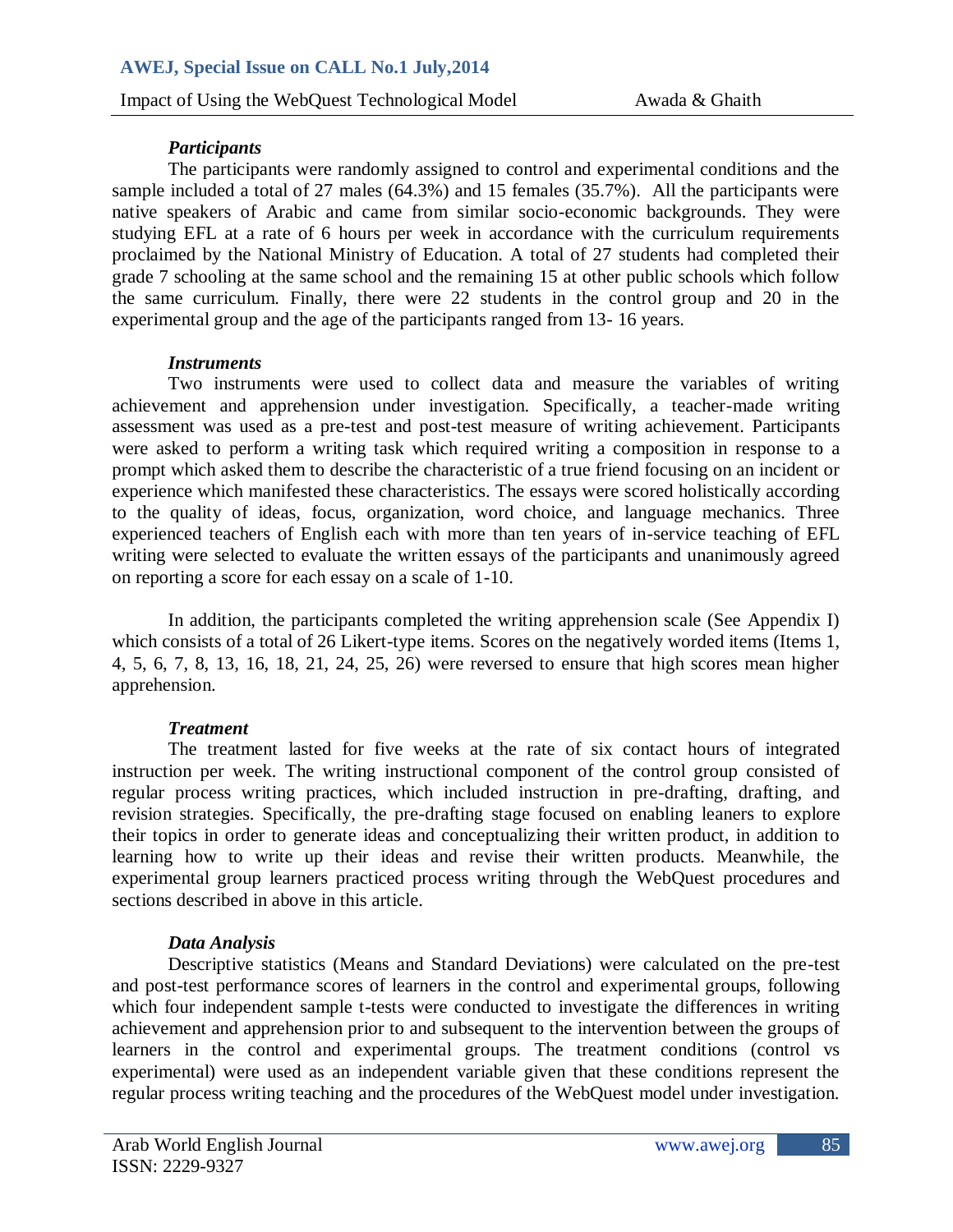Likewise, the scores of the participants on writing achievement and writing apprehension were used as dependent variables in order to address the questions raised in the study.

In addition, content analysis was used as the method of data analysis of the qualitative data gathered from learners" written comments about their perceptions of the WebQuest experience. The inductive category development method proposed by Mayring (2000) was used to analyze perception data where unitizing and categorizing of idea units occurs as given by data without any predetermined categories, following which data were organized into related clusters and themes as suggested by Patton (2002). These clusters and themes were used to write up the study results regarding learners' perceptions.

## **Results**

## **Findings on writing achievement**

We found that prior to intervention, as shown in Table 1 below, there was no statistically significant difference in the writing achievement of the participants in the control group ( $M =$ 6.38, SD = 2.39) and the experimental group ( $M = 6.95$ , SD = 3.06),  $t(40) = .66$ .  $P = .50$ . **Table 1.** *t-test* **Results of Control and Experimental Group Participants on Writing Achievement Prior to Intervention.**

| Treatment n Mean SD t df        |  |  |  |  |
|---------------------------------|--|--|--|--|
| Control 22 6.38 2.39 .66 40 .50 |  |  |  |  |
| Experimental $20$ 6.95 3.06     |  |  |  |  |

Conversely, after the intervention (See Table 2 below), the experimental group ( $M =$ 9.72, SD = 1.77) outperformed the control group in writing achievement ( $M = 8.09$ , SD = 2.34), *t*  $(40) = 2.52$ ,  $P = 0.16$ . The effect size of improvement  $d = 0.92$  suggests a highly significant gain in achievement from an educational point of view.

**Table 2.** *t-test* **Results of Control and Experimental Group Participants on Writing Achievement Prior to Intervention.**

| Treatment n Mean SD t df              |  |  |  |  |
|---------------------------------------|--|--|--|--|
| Control 22 8.09 2.34 2.52 40 .16 0.92 |  |  |  |  |
| Experimental $20$ 9.72 1.77           |  |  |  |  |

## **Findings on writing apprehension**

Prior to intervention, there was no statistically significant difference in the writing apprehension of the participants in the control group ( $M = 94.86$ ,  $SD = 10.68$ ) and the experimental group (M = 99.25, SD = 44.02),  $t(29) = .37$ .  $P = .71$  as shown in Table 3:

# **Table 3.** *t-test* **Results of Control and Experimental Group Participants on Writing Apprehension Prior to Intervention**.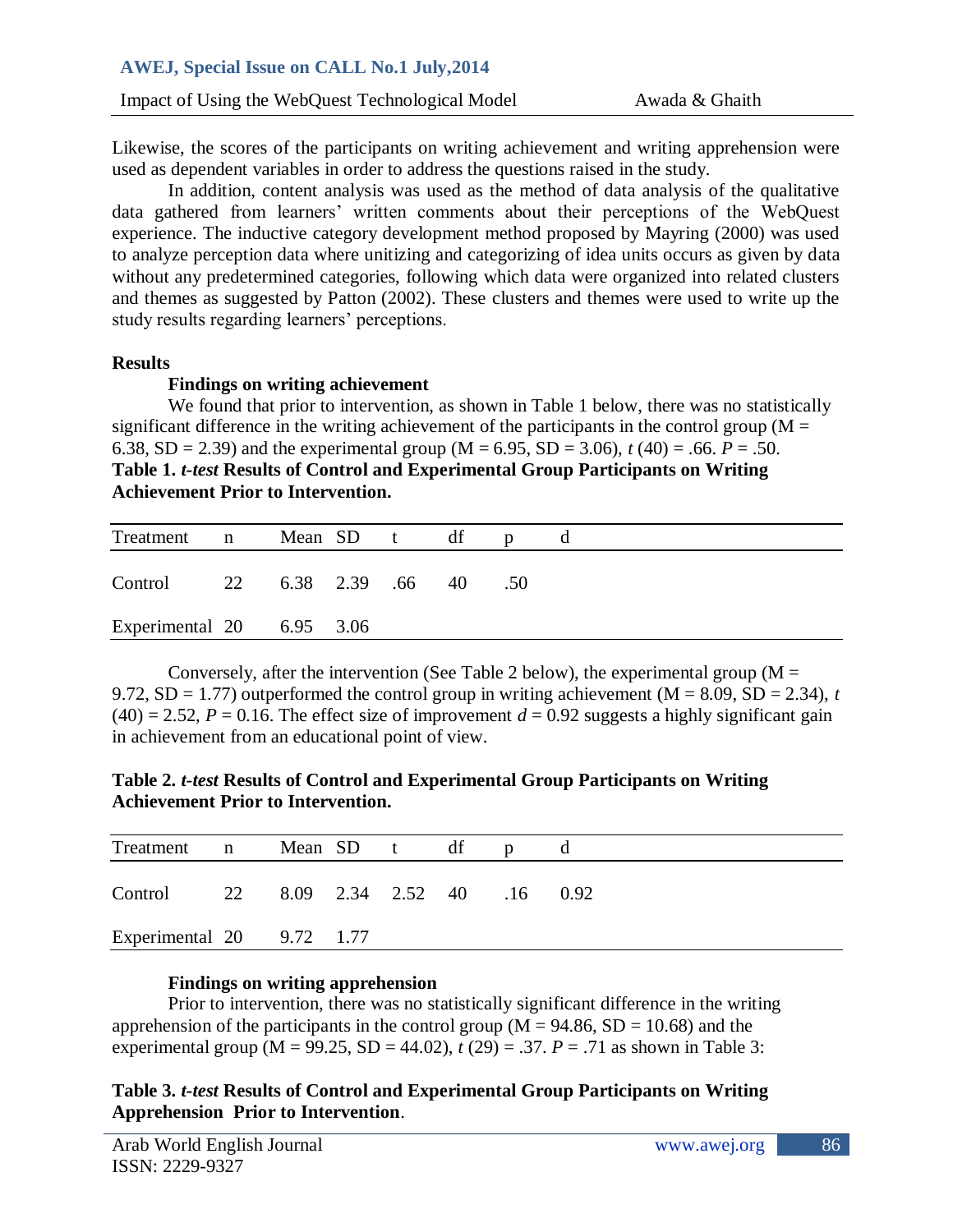# **AWEJ, Special Issue on CALL No.1 July,2014**

| Impact of Using the WebQuest Technological Model |             |                        |              | Awada & Ghaith |  |   |  |
|--------------------------------------------------|-------------|------------------------|--------------|----------------|--|---|--|
| Treatment                                        | $\mathbf n$ |                        | Mean SD t df |                |  | d |  |
| Control                                          | 22          | 94.86 10.68 .37 29 .71 |              |                |  |   |  |
| Experimental 20 99.25 44.02                      |             |                        |              |                |  |   |  |

Meanwhile, the post-test intervention difference in writing apprehension between the two groups was statistically significant: Control group ( $M = 90.71$ ,  $SD = 11.06$ ) and the experimental group (M = 69.4, SD = 33.82),  $t(25) = -2.22$ ,  $P = .03$ . The effect size of improvement was  $d =$ 1.92, which also suggests a highly significant gain in decreasing writing apprehension in favor of the experimental group as shown in Table 4:

# **Table 4.** *t-test* **Results of Control and Experimental Group Participants on Writing Apprehension Prior to Intervention**.

| Treatment n                              |  | Mean SD t df |  |  |
|------------------------------------------|--|--------------|--|--|
| Control 22 90.71 11.06 -2.22 25 .03 1.92 |  |              |  |  |
| Experimental 20 69.4 33.82               |  |              |  |  |

## *Findings on perceptions of WebQuest Experience*

The results of the content analysis of qualitative data from reflective logs about learners' experience with the WebQuest suggest two aspects of interest: 1) the importance of using WebQuests in the teaching and learning process and 2) the usefulness of this educational model in teaching EFL skills is general and writing in particular. Specifically, the theme of the importance of the WebQuest emerged from the data as many learners in the experimental group expressed their positive perception of this experience. For instance, while one leaner reported that "when I want to make a project for the school without thinking I choose the webquest" another student added the "webquest is very important for we (our) life, we use it for many things like explore about another country or if we want to know about something." Along similar lines, another learner remarked that the webquest is very important to us because if anything we don"t understand we go to the webquest and watch it." These comments and remarks suggest that the WebQuest is perceived as an important learning resource by learners.

The WebQuest model was also perceived to be as very useful and helpful in teaching EFL skills and grammar, particularly writing. For example, one learner wrote in the reflection log that the "webquest Actually (actually) helped us alot (a lot) the webquest help (helps) us to be good in the writing and riding (reading) and speking (speaking)." This positive perception was also echoed in the comments of other learners who wrote that "the webquest is help (helps) me for anything for project and maps and I use the internet for my project." These remarks show that the learners in the study have perceived the WebQuest experience as very useful in helping them complete assigned tasks and not necessarily invoke learning a language other their own.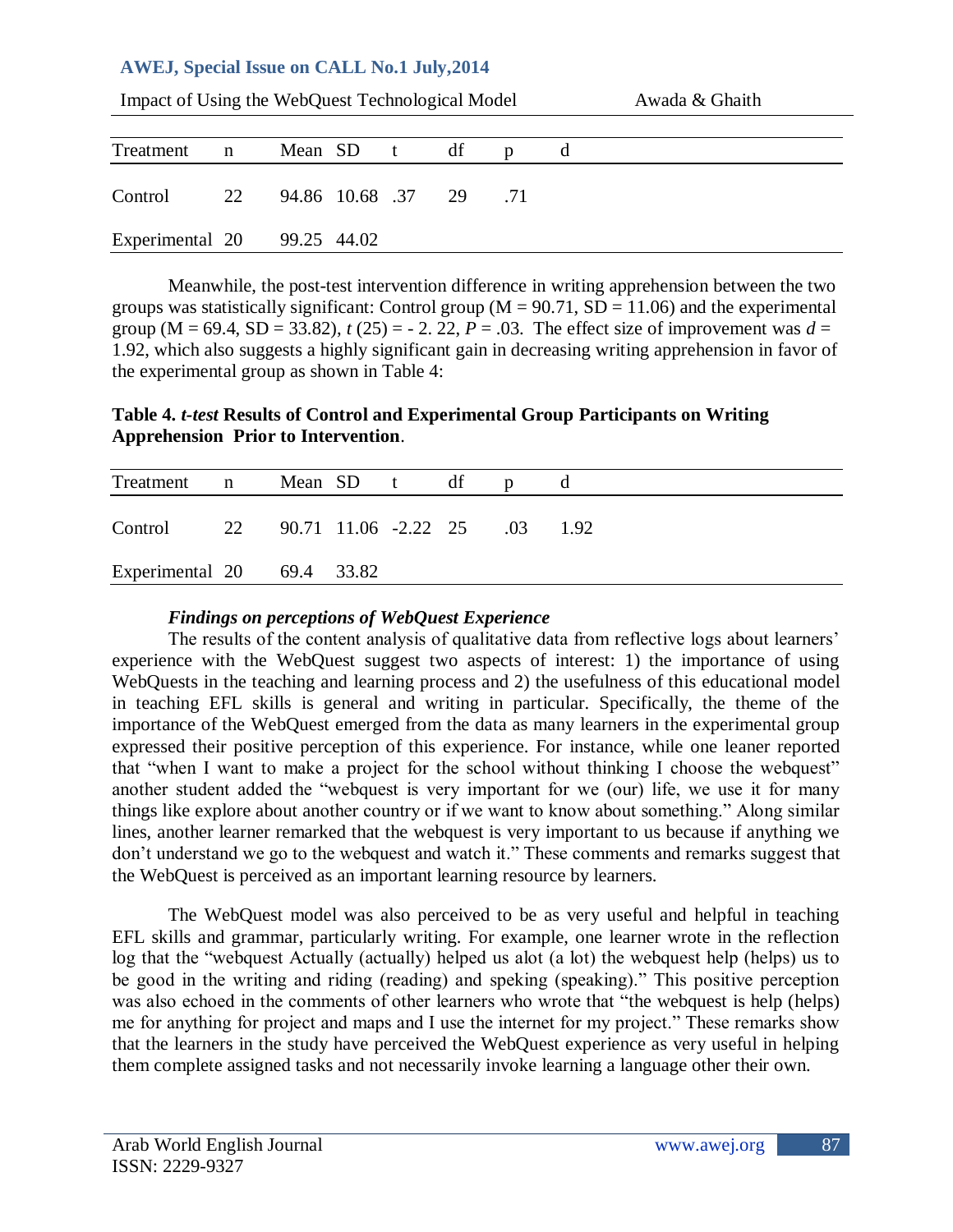## **Discussion**

The present study set to examine the relative effectiveness of the WebQuest technological model in improving EFL writing achievement and decreasing feelings of writing apprehension. As discussed earlier, the results proved to be positive given that the learners who studied EFL writing using the WebQuest outperformed their counterparts in writing achievement who studied the same content and skills according to the dynamics of regular process writing. These findings were also corroborated by qualitative data from reflection logs which showed that learners in the experimental group perceived the WebQuest experience as both important and useful. The findings are also in line with those of Braine (1997), Ghaleb (1993), Liou, (1997), and Sullivan and Pratt (1996) who maintained that the Internet is beneficial in the language classroom as well as those of Felix, (2001; Liou, (1997; Osuna & Meskill, (1998) and Shen (1999) who documented learners" positive attitudes toward technology-based language instruction.

A possible explanation of the efficacy and positive attitudes towards web-based language instruction could be attributed to the provision of opportunities for students to read and write a variety of authentic text types and on various topics. Yet, future research should be conducted involving representative samples of different EFL populations and grade levels in order to determine to what extent the findings of the present study are generalizable as well as determine the effect of context-specific factors such as gender, linguistic composition, and levels of first and foreign language proficiency on the interface of technology and language achievement and dispositions.

## **Conclusion**

It is likely in the future, that computer technology will remain a key component of almost everything we do. As such, language teachers should keep themselves fully abreast of how computer technology can benefit language teaching and educational outcomes, more generally.

### **About the Authors:**

**Dr. Ghada Awada** is a lecturer at the American University of Beirut. Her research interests focus on the applications of technology in language teaching and learning.

**Dr. Ghazi Ghaith** is Professor of Language of Education and currently Chairperson of the Department of Education at the American University of Beirut. His research focuses on the applications of cooperative learning in teaching EFL and reading and writing.

## **References**

- Aida, Y. (1995). Reading Authentic Materials Found in the Internet. In M. Warschauer (Ed.), *Virtual connections* (pp. 298-300). Honolulu, Hawaii: Second Language Teaching & Curriculum Center, University of Hawaii.
- Biesenbach-Lucas, S., & Weasenforth, D. (2001). E-mail and word processing in the ESL classroom: How the medium affects the message. *Language Learning & Technology*, *1*(5), 135-165.
- Braine, G. (1997). Beyond word processing: Networked computers in ESL writing classes. *Computers and Composition*, 14, 45-58.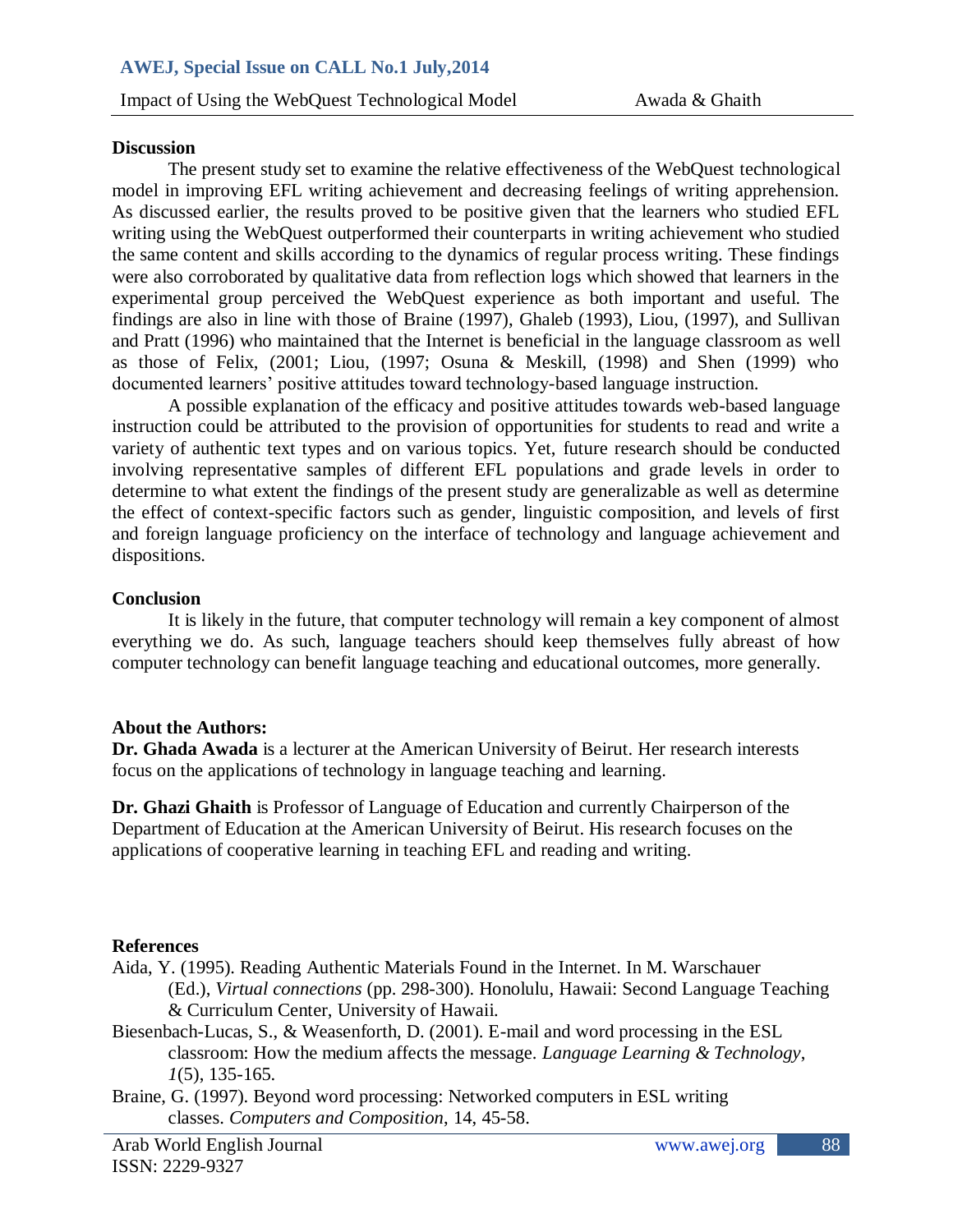# **AWEJ, Special Issue on CALL No.1 July,2014**

Impact of Using the WebQuest Technological Model Awada & Ghaith

- Crystal, D. (2003). *English as a Global Language*, Cambridge, UK: Cambridge University Press. Cunningham, K. (2000). Integrating CALL into the writing curricula. *The Internet TESL Journal, 2* (7). Retrieved January 20, 2003, from [http://iteslj.org/Articles/Cunningham-](http://iteslj.org/Articles/Cunningham-CALLWriting)**CALLWriting** Dodge, B. (1997). *Some thoughts about WebQuests*. Retrieved March, 17, 2014, from [http://edweb.sdsu.edu/courses/edtec596/about\\_webquests.html](http://edweb.sdsu.edu/courses/edtec596/about_webquests.html) Dodge, B. (1998). *The WebQuest page*. Retrieved April, 7, 2000, from San Diego State University, Educational Technology Department Web site[:http://webquest.sdsu/edu/overview.htm](http://webquest.sdsu/edu/overview.htm) . Dudeney, G. (2003). The quest for practical web usage. *TESL-EJ, 6(4).* Retrieved February 14, 2014, from <http://tesl-ej.org/ej24/int.html> Felix, U. (2001). A multivariate analysis of students' experience of web-based learning. *Proceedings of the ASCILITE Conference.* Retrieved January 20, 2014, from <http://www.ascilite.org.au/ajet/ajet17/felix.html> Frizler, K. (1995). *The Internet as an educational model in ESOL writing instruction.* Master's Thesis, San Francisco State University, California. Retrieved January 20, 2014, from [http://thecity.sfsu.edu/~funweb.htm.](http://thecity.sfsu.edu/~funweb.htm) Stoks, Ge. (2002). *WebQuest: Task-based learning in a digital environment*. *Babylonia, 3.* Retrieved March 17, 2014, from [http://www.babylonia-ti.ch/BABY102/geen.htm.](http://www.babylonia-ti.ch/BABY102/geen.htm) Ghaleb, M. (1993). Computer networking in a university freshman ESL writing class: A descriptive study of the quantity and quality of writing in networking and traditional writing classes (processing writing). *Dissertation Abstracts International*, *54,* 08A. Grabe, M., & Grabe, C. (2001). *Integrating Technology for Meaningful Learning* (3<sup>rd</sup>ed.). Boston, MA: Houghton Mifflin Company. Gungle, B. W., & Taylor, V. (1989). Writing apprehension and second language writers. In D. M. Johnson, & D. H. Roen (Eds.), *Richness in writing: Empowering ESL students.* (pp. 235-248). New York: Longman. Hill, J. R., Reeves, T. C., Grant, M. M., Han, S., & Wang, S. K. (2005). Learning in a wireless environment: The successes and challenges of ubiquitous computing in a school. In C. Vrasidas & G. V. Glass (Eds.), *Preparing teachers to teach with technology* (pp. 65-80). Greenwich, CT: Information Age Publishers. Leh, A. (1999). Computer-mediated communication and foreign language learning via electronic mail. *Interactive Multimedia Electronic Journal of Computer-Enhanced Learning, 1*(2). Retrieved March 25, 20014, from <http://imej.wfu.edu/Articles/1999/2/08/index.asp> Lewis, R. (1999). The role of technology in learning: Managing to achieve a vision. *British Journal of Educational Technology,* 30 (2), 141-50. Liou, H. C. (1997). The impact of WWW texts on EFL learning. *Computer Assisted Language Learning, 10* (5), 455-478. Mak, L., & Mak, S. (1995). What's out there? Summarizing information from the web. In M. Warschauer (Ed.), *Virtual connections* (pp. 328-329). Honolulu, Hawaii: Second Language Teaching & Curriculum Center, University of Hawaii. Macdonald, J., Heap, N., & Mason, R. 2001. 'Have I learnt it?' Evaluating skills for resource
- based study using electronic resources. *British Journal of Educational Technology,* 32 (4), 419-33.
- Osuna, M. M., & Meskill, C. (1998). Using the World Wide Web to integrate Spanish language and culture: A pilot study. *Language Learning & Technology,* 1 (2), 71-92.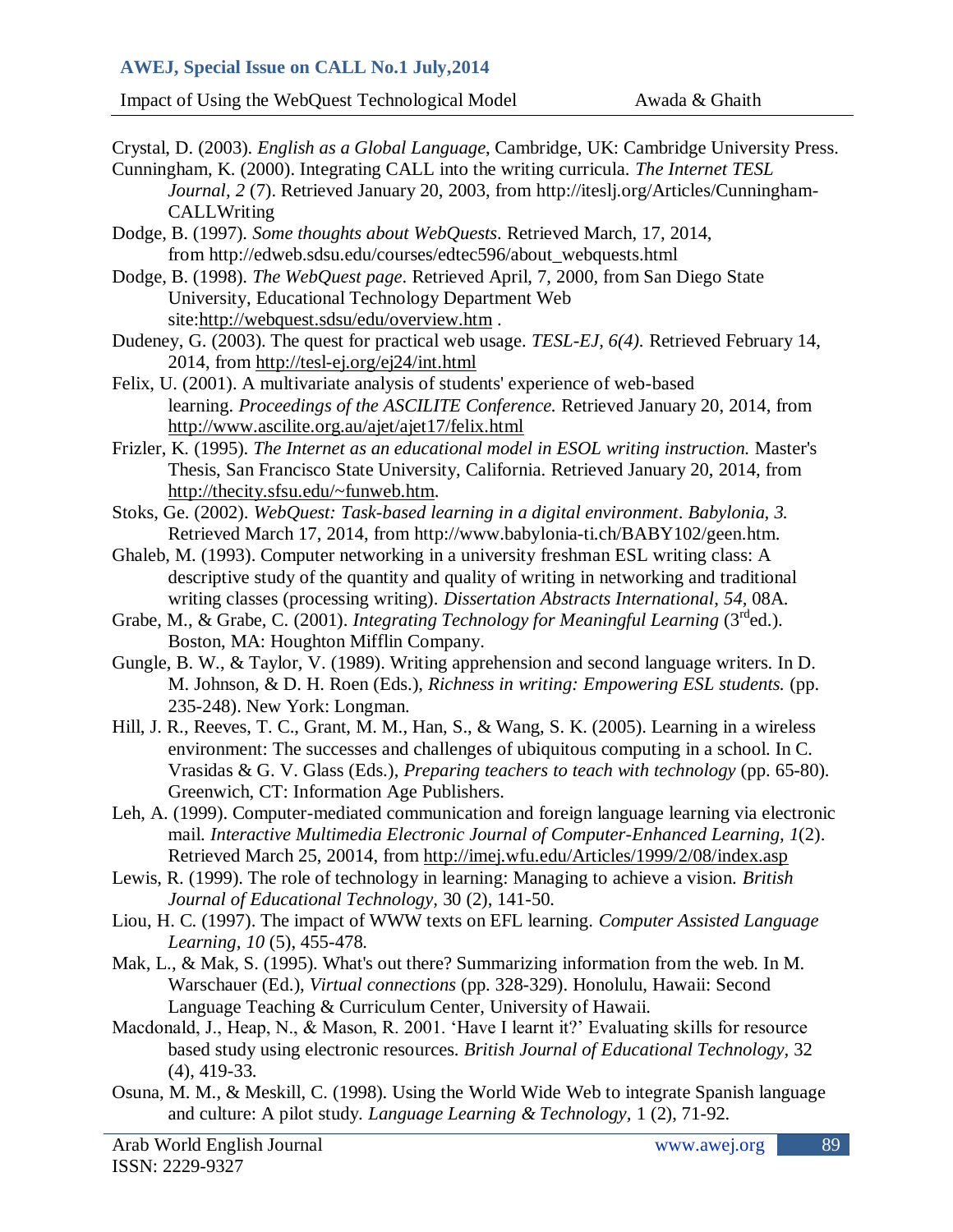- Peterson, C., Caverly, D. C., & MacDonald, L. (2003). Techtalk: Developing academic literacy through WebQuests. *Journal of Developmental Education, 26* (3), 38-39.
- Shen, J. (1999). Learner anxiety & computer-assisted writing. *CALL-EJ, 3* (2). Retrieved February 2, 2014, from <http://www.tell.is.ritsumei.ac.jp/callej/3-2/shen.html>
- Shetzer, H. (1995). Yohoo! Information-gathering activity and composition. In M. Warschauer, (Ed.), *Virtual connections* (pp. 280-283). Honolulu, Hawaii: Second Language Teaching & Curriculum Center, University of Hawaii.
- Stepp-Greany, J. (2002). Students" perception of language learning in a technological environment: Implications for the new millennium. Language Learning and Technology, 6(1), 165-180. http://www.llt.msu.edu/vol6num1/pdf/steppgreany.pdf
- St. John, E. (1995). Electronic databases on the Internet: New opportunities for the language classroom. In M. Warschauer (Ed.), *Virtual connections* (pp. 280-283). Honolulu, Hawaii: Second Language Teaching & Curriculum Center, University of Hawaii.
- Sullivan, N., & Pratt E. (1996). A comparative study of two ESL writing environments: A computer-assisted classroom and a traditional oral classroom. *System,* 29 (4), 491-501.
- Watson, K. L. (1999). WebQuests in the middle school curriculum: Promoting technological literacy in the classroom. *Meridian 2* (2). Retrieved June, 24, 2014 fro[mhttp://www.ncsu.edu/meridian/jul99/webquest/index.html](http://www.ncsu.edu/meridian/jul99/webquest/index.html)
- Zamorshchikova, L., Egorova, O., & Popova, M. (2011). Internet technology-based projects in learning and teaching English as a foreign language at Yakutsk State University. *[International Review of Research in Open and Distance Learning](http://search.proquest.com/eric/pubidlinkhandler/sng/pubtitle/International+Review+of+Research+in+Open+and+Distance+Learning/$N?accountid=8555) [12.4](http://search.proquest.com/eric/pubidlinkhandler/sng/pubtitle/International+Review+of+Research+in+Open+and+Distance+Learning/$N?accountid=8555)* ,72-76.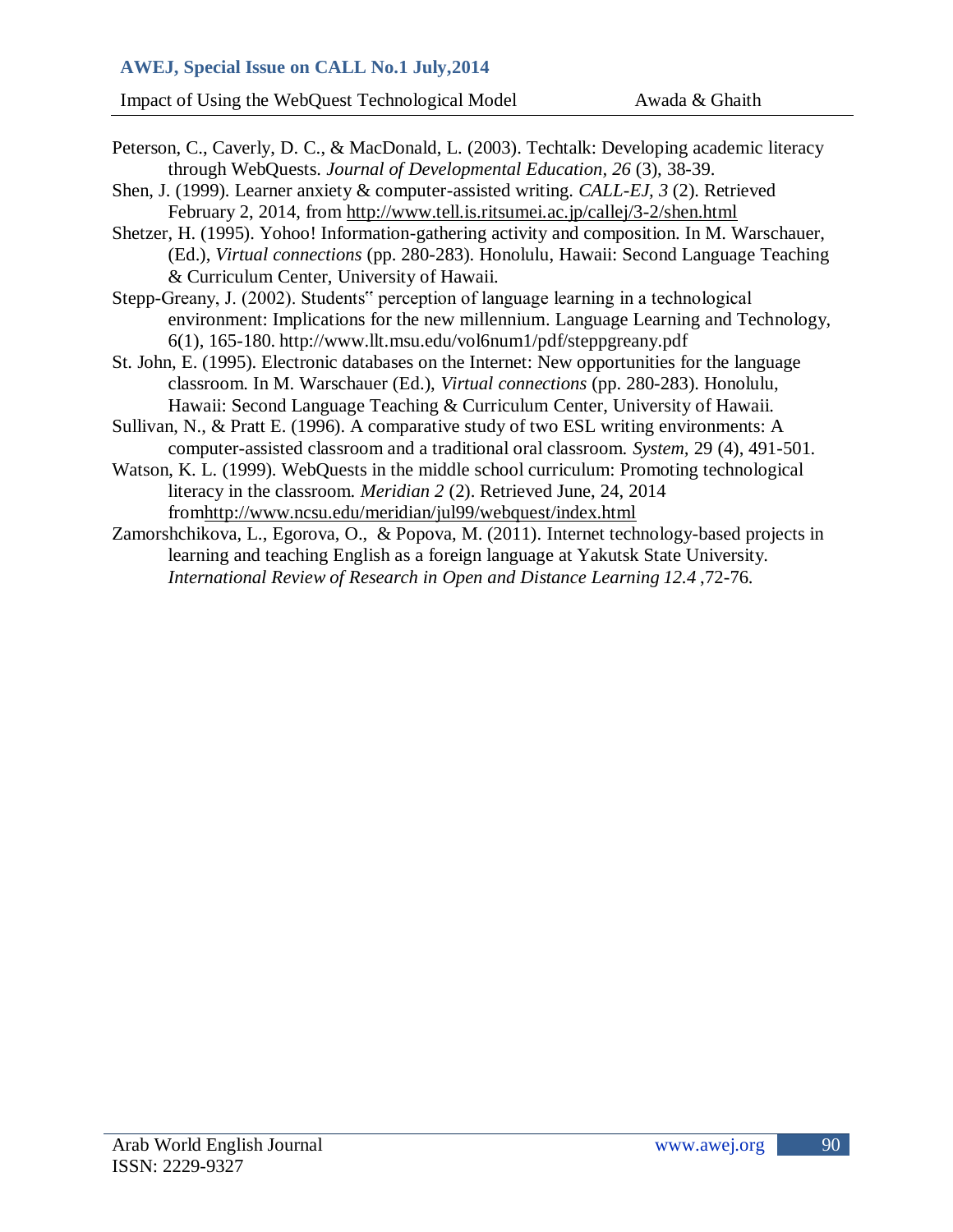### **Appendix A**

#### **Writing Apprehension**

Please circle the number of the alternative below the statement that best indicates your feelings about that statement.

| 1. I avoid writing.                                                  |              |                |                |                |                 |   |         |          |  |
|----------------------------------------------------------------------|--------------|----------------|----------------|----------------|-----------------|---|---------|----------|--|
| Strongly<br>disagree                                                 | $\mathbf{1}$ | $\overline{2}$ | 3              | $\overline{4}$ | 5 <sup>5</sup>  | 6 | agree   | Strongly |  |
| 2. I have no fear of my writing being evaluated.                     |              |                |                |                |                 |   |         |          |  |
| Strongly                                                             |              |                |                |                |                 |   |         | Strongly |  |
| disagree                                                             | $\mathbf{1}$ | $\overline{2}$ | 3              | $\overline{4}$ | 5 <sup>5</sup>  | 6 | agree   |          |  |
| 3. I look forward to writing down my ideas.                          |              |                |                |                |                 |   |         |          |  |
| Strongly                                                             |              |                |                |                |                 |   |         | Strongly |  |
| disagree                                                             | $\mathbf{1}$ | 2              | 3              | $\overline{4}$ | 5 <sup>5</sup>  | 6 | agree   |          |  |
| 4. I am afraid of writing essays when I know they will be evaluated. |              |                |                |                |                 |   |         |          |  |
| Strongly                                                             |              |                |                |                |                 |   |         | Strongly |  |
| disagree                                                             | $\mathbf{1}$ | $\overline{2}$ | 3 <sup>7</sup> | $\overline{4}$ | $5\overline{)}$ | 6 | agree   |          |  |
| 5. Taking a composition course is a very frightening experience.     |              |                |                |                |                 |   |         |          |  |
| Strongly                                                             |              |                |                |                |                 |   |         | Strongly |  |
| disagree                                                             | $\mathbf{1}$ | $\overline{2}$ | 3              | $\overline{4}$ | 5 <sup>5</sup>  |   | 6 agree |          |  |
| 6. Handing in a composition is a very frightening experience.        |              |                |                |                |                 |   |         |          |  |
| Strongly                                                             |              |                |                |                |                 |   |         | Strongly |  |
| disagree                                                             | $\mathbf{1}$ | 2              | $\overline{3}$ | $\overline{4}$ | 5 <sup>5</sup>  |   | 6       | agree    |  |
| 7. My mind seems to go blank when I start to work on a composition.  |              |                |                |                |                 |   |         |          |  |
| Strongly                                                             |              |                |                |                |                 |   |         | Strongly |  |
| disagree                                                             | $\mathbf{1}$ | $\mathfrak{2}$ | 3              | $\overline{4}$ | 5               |   | 6       | agree    |  |

# **8. Expressing ideas through writing seems to be a waste of time.**

| Strongly                   | Strongly     |  |
|----------------------------|--------------|--|
| Arab World English Journal | www.awej.org |  |
| teent. <u>aaan naa</u> t   |              |  |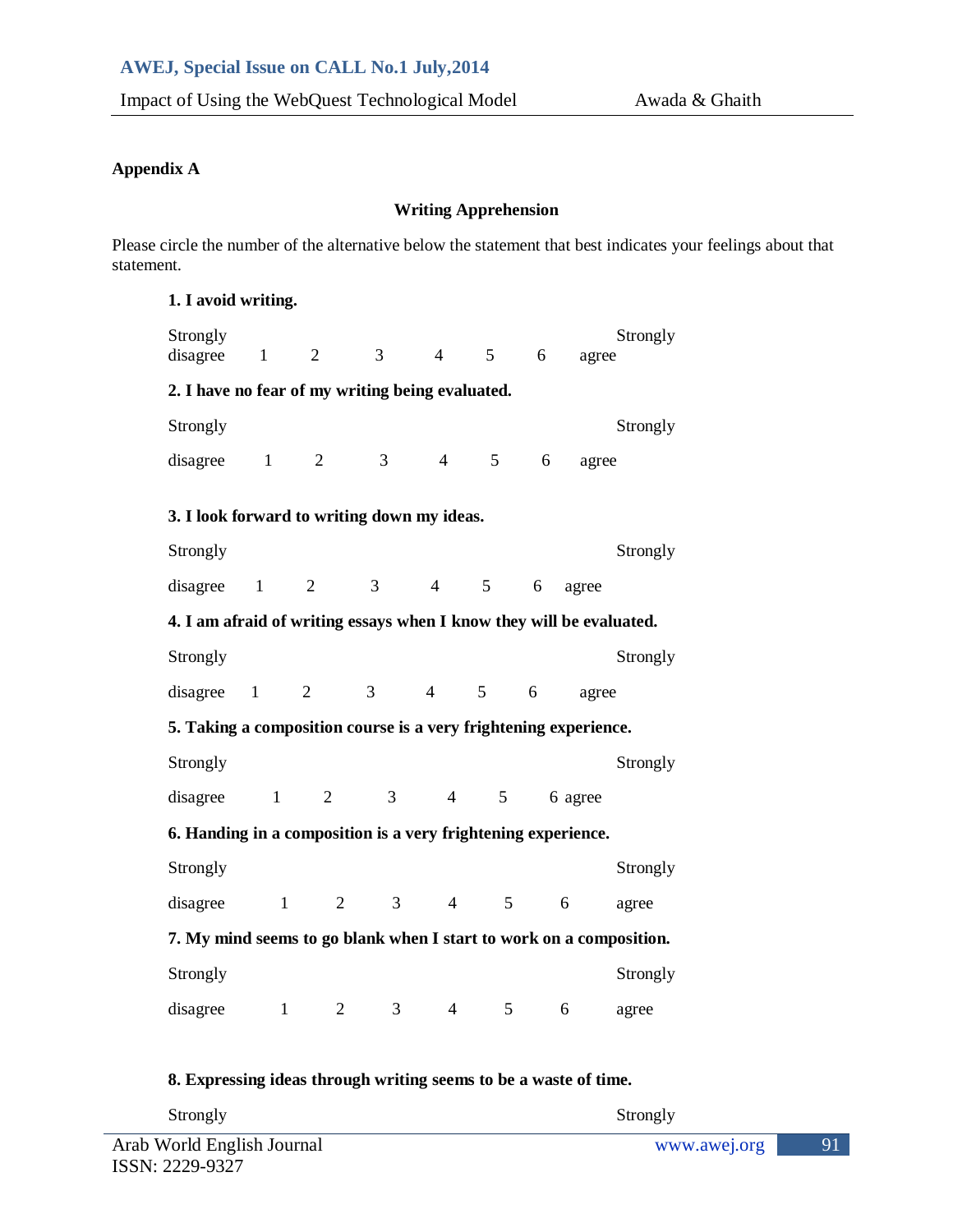| <b>AWEJ, Special Issue on CALL No.1 July, 2014</b>      |                |                   |                                  |                 |                                  |                     |                                                                                     |  |  |
|---------------------------------------------------------|----------------|-------------------|----------------------------------|-----------------|----------------------------------|---------------------|-------------------------------------------------------------------------------------|--|--|
| Impact of Using the WebQuest Technological Model        |                |                   |                                  |                 |                                  |                     | Awada & Ghaith                                                                      |  |  |
| disagree                                                | $\mathbf{1}$   |                   | 3 <sup>7</sup><br>$\overline{2}$ |                 | $\overline{4}$                   | 5 <sup>5</sup><br>6 | agree                                                                               |  |  |
|                                                         |                |                   |                                  |                 |                                  |                     | 9. I would enjoy submitting my writing to magazines for evaluation and publication. |  |  |
| Strongly                                                |                |                   |                                  |                 |                                  |                     | Strongly                                                                            |  |  |
|                                                         |                |                   |                                  |                 |                                  |                     |                                                                                     |  |  |
| disagree                                                | $\mathbf{1}$   | $\overline{2}$    | 3 <sup>7</sup>                   |                 | $\overline{4}$<br>5 <sup>5</sup> | 6                   | agree                                                                               |  |  |
| 10. I like to write my ideas down.                      |                |                   |                                  |                 |                                  |                     |                                                                                     |  |  |
| Strongly                                                |                |                   |                                  |                 |                                  |                     | Strongly                                                                            |  |  |
| disagree                                                |                | $1 \qquad \qquad$ | $\overline{2}$                   | 3 <sup>7</sup>  | $\overline{4}$<br>5 <sup>5</sup> | 6                   | agree                                                                               |  |  |
|                                                         |                |                   |                                  |                 |                                  |                     | 11. I feel confident in my ability to clearly express my ideas in writing.          |  |  |
| Strongly<br>disagree                                    | $\mathbf{1}$   | 2                 | 3 <sup>7</sup>                   | $4\overline{ }$ | $\overline{5}$                   | 6<br>agree          | Strongly                                                                            |  |  |
|                                                         |                |                   |                                  |                 |                                  |                     |                                                                                     |  |  |
| 12. I like to have my friends read what I have written. |                |                   |                                  |                 |                                  |                     |                                                                                     |  |  |
| Strongly                                                |                |                   |                                  |                 |                                  |                     | Strongly                                                                            |  |  |
| disagree                                                | $\mathbf{1}$   | 2                 | 3 <sup>7</sup>                   | $\overline{4}$  | 5 <sup>5</sup>                   | 6                   | agree                                                                               |  |  |
| 13. I'm nervous about writing.                          |                |                   |                                  |                 |                                  |                     |                                                                                     |  |  |
| Strongly                                                |                |                   |                                  |                 |                                  |                     | Strongly                                                                            |  |  |
| disagree                                                | $\blacksquare$ | $\overline{2}$    | $\mathfrak{Z}$                   | $\overline{4}$  | 5 <sup>5</sup>                   | 6<br>agree          |                                                                                     |  |  |
| 14. People seem to enjoy reading what I write.          |                |                   |                                  |                 |                                  |                     |                                                                                     |  |  |
| Strongly                                                |                |                   |                                  |                 |                                  |                     | Strongly                                                                            |  |  |
| disagree                                                | $\mathbf{1}$   | $\overline{2}$    | 3                                | $\overline{4}$  | 5                                | 6                   | agree                                                                               |  |  |
| 15. I enjoy writing.                                    |                |                   |                                  |                 |                                  |                     |                                                                                     |  |  |
| Strongly                                                |                |                   |                                  |                 |                                  |                     | Strongly                                                                            |  |  |
| disagree                                                | $\mathbf{1}$   | $\overline{2}$    | $\mathfrak{Z}$                   | $4\overline{ }$ | 5                                | 6 agree             |                                                                                     |  |  |
| 16. I never seem to enjoy what I write.                 |                |                   |                                  |                 |                                  |                     |                                                                                     |  |  |
| Strongly                                                |                |                   |                                  |                 |                                  |                     | Strongly                                                                            |  |  |
|                                                         |                |                   |                                  |                 |                                  |                     |                                                                                     |  |  |
| disagree                                                | $\mathbf{1}$   | $\overline{2}$    | 3 <sup>7</sup>                   | $4\overline{ }$ | 5 <sup>5</sup>                   | 6                   | agree                                                                               |  |  |
| 17. Writing is a lot of fun.                            |                |                   |                                  |                 |                                  |                     |                                                                                     |  |  |
| Strongly                                                |                |                   |                                  |                 |                                  |                     | Strongly                                                                            |  |  |
| disagree                                                | $\mathbf{1}$   | $\overline{2}$    | 3                                | $\overline{4}$  | $5\phantom{.0}$                  | 6                   | agree                                                                               |  |  |

**18. I expect to do poorly in composition classes even before I enter them.**